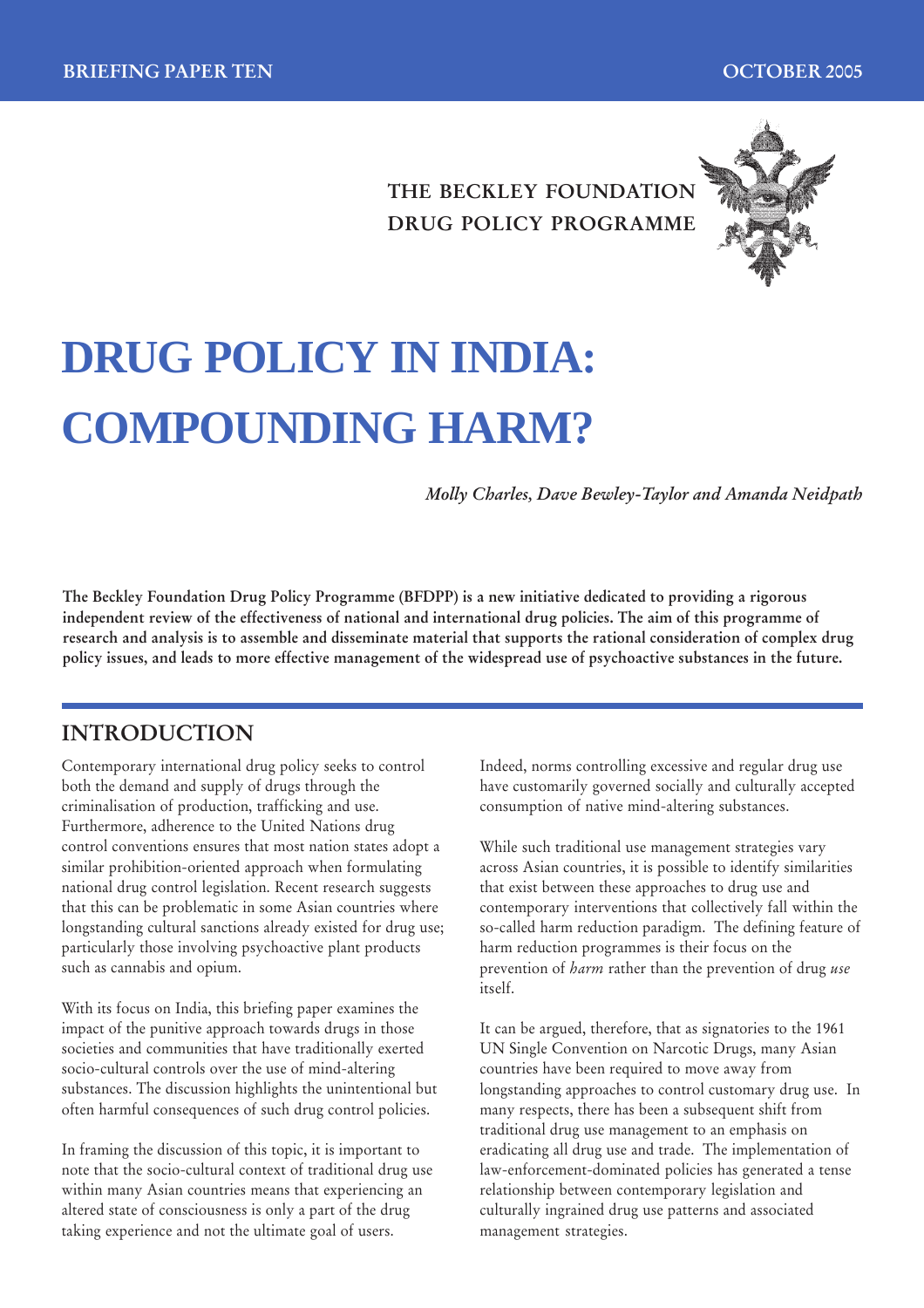This situation is compounded by changing patterns of drug use within India. This is the result of a number of interrelated factors; the rising popularity of new non-traditional forms of drug use introduced via tourism; urbanization; and leakage from illicit drug production in the region. Indeed, evidence suggests that changes in policy may have contributed to increases in the use of harder forms of drugs and more harmful modes of consumption, notably drug injecting. Such a change in user behaviour is particularly significant given the role played by injecting drug use in the transmission of HIV/AIDS and other blood borne infections. The management of this issue has become a cause for concern within the field of drug demand reduction and has serious implications for the development realities of many Asian countries**.**

#### **History**

The use of the cannabis plant for a variety of purposes has long existed in India (Charles et al, 1999; Charles, 2001), a fact also noted for many other countries of Asia (Li Hui Lin, 1975; Martin 1975, Fisher, 1975; Khan et al 1975 and Charles, 2004).

Its use for medicinal reasons, as well as its mind altering capacity, is significant. Cannabis has been used along with other ingredients to treat rheumatism, migraine, malaria and cholera; to relieve fluxes; facilitate surgical operations; to relax nerves; restore appetite; for general well-being; and it is also considered beneficial for the functioning of the heart and liver. Additionally, the cannabis plant provides food grain, oil seed and fibre for manufacture of fibrous products in select parts of India.

The practice of using cannabis to alter consciousness and as part of religious and shamanistic rituals has also existed in India for centuries. For example, the drug has a strong religious association as a gift from Lord Shiva to his followers.

Opium has also been used for socio-cultural reasons in different parts of the country (Chopra et al, 1990), with medicinal use being more prevalent than cultural use, like that seen among the Rajputs in Rajasthan and Gujarat (Masihi et al 1996).

Prior to the introduction of contemporary drug control legislation, a system for procuring opium and cannabis through legal outlets existed. However, drug control initiatives put in place procedures that made it difficult to obtain these substances. Legislation in 1985 and 2001 include provisions for medical use, but there has been a trend not only to reduce the quantity released by the government, but also to tighten up procedural regulations for obtaining the drugs by traditional

medicinal practitioners. The resulting inability to source sufficient licit opium and cannabis for traditional use has forced such practitioners to make purchases from the expanding illegal market.

#### **Socio-Cultural Controls**

Until the 1980s cannabis consumption does not appear to have been regarded as an issue of major social concern in India, with little or no official mention of excessive use. Prevalent socio-cultural regulations with regard to the form of use, mode of consumption, context of use and profile of users, ensured a system of use management that limited drug use within the country.

For instance, norms restricted the use of cannabis and opium to the adult male population. In the case of cannabis, this is a pattern documented in a number of countries including Cambodia, Vietnam, Thailand, Laos, China, Nepal and Pakistan. Even among the male adult population, there were restrictions on the context for consumption, with sanctioned use often linked or limited to specific religious and social occasions.

In India and Nepal, the use of cannabis appears to be linked to religious festivals like *Shivaratri*, *Krishna Ashtami* (birth of Lord Krishna) and participation in *bhajan* sessions. Indeed, occasions like *Holi*, 'the festival of colours,' are not complete without the sharing of *bhang* - a drink made with cannabis. At such select occasions, women and youngsters were permitted to use *bhang* and other items made from cannabis, including snacks, sweets and curry. Opium is also offered at the harvest festival in a ceremony called *akha teej,* intended to strengthen family marital clan bonds and put aside old feuds.

It is this specification regarding the profile of users and a desire for cultural confirmation that ensured the existence of mechanisms to control drug use. The provision made for women and children to consume cannabis products in select cultural contexts and in specified forms indicates a strong cultural acceptance for cannabis within India. Norms reaffirmed the cultural dimension of cannabis use and probably prevented excessive non-cultural use of cannabis.

As noted earlier, the adherence to cultural norms on sanctioned use emerged from a strong association of cannabis with Lord Shiva. For example, *Sadhus* (hermits) of various sects who primarily worship Lord Shiva make use of the drug for strengthening their concentration and spiritual search.

Prior to smoking cannabis, the *sadhus* praise their Lord and take it in his name, a pattern of consumption seen also among lay followers. During *Shivaratri*, the distribution of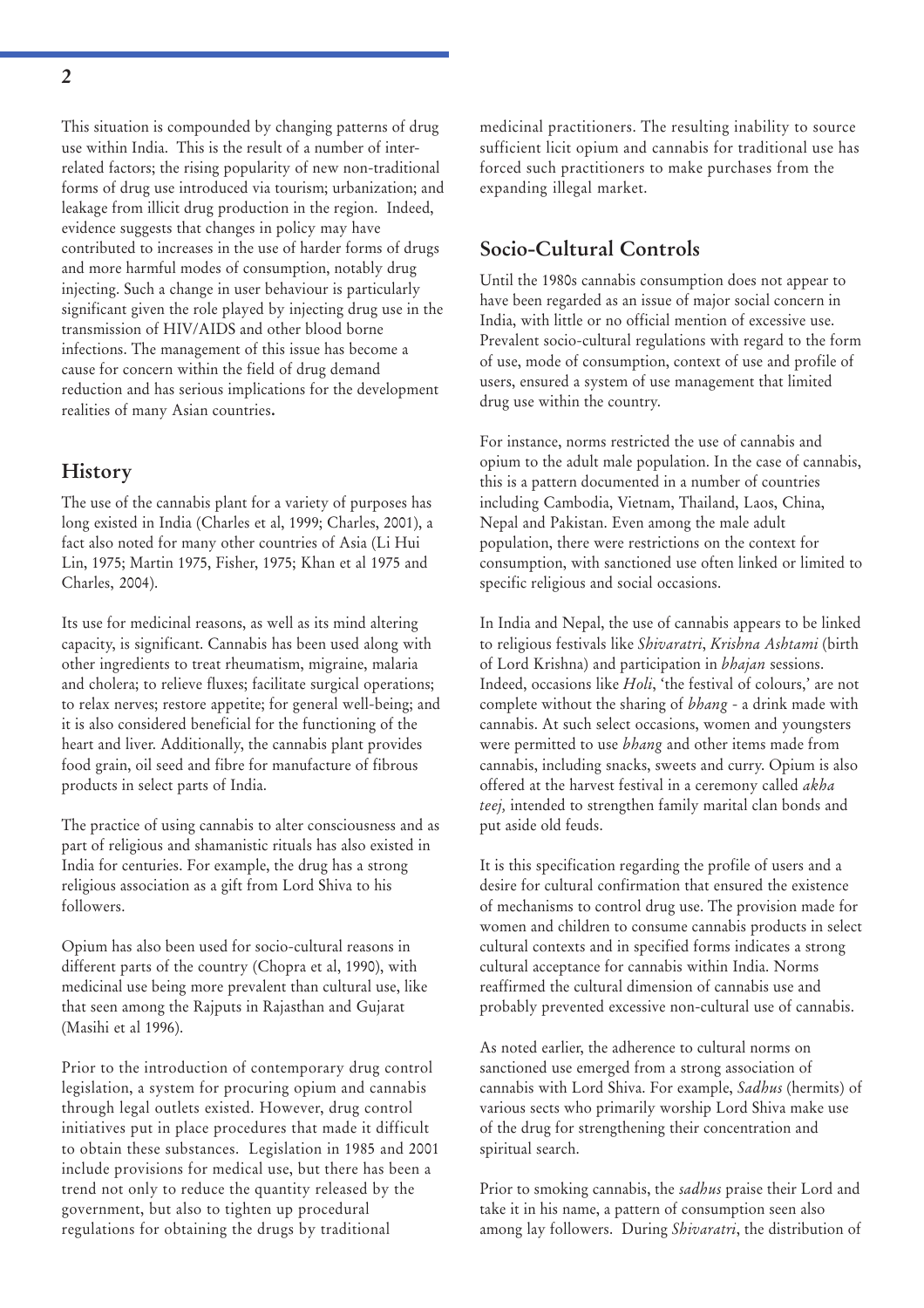cannabis drink and other products is perceived as a way to strengthen the association with the Lord. It is likely that such a relationship played a major role in restricting its use within India and Nepal, despite easy availability and local cultivation. The drug's connection to *Shivaratri* almost certainly limited its use beyond the ceremonial context.

Unlike cannabis, opium does not appear to have any significant religious associations, but even here the link between cultural identity and the consumption of opium acted as a strong mechanism to restrict consumption of the drug in excess. Studies conducted into opium use in Rajasthan and Gujarat indicate strong links between cultural and caste membership, and use of the drug.

An opium drink can be used to greet guests to social functions that include marriage celebrations, sealing a business deal or mourning the demise of a relative. In this case, culture permits opium consumption in the male adult population but, unlike with cannabis, there is no specific cultural sanction for women and youngsters to use the substance except for medicinal purposes.

Such sanctioned cultural use, and its occasion or context, produces a situation within which a drug's mind-altering properties are not the sole focus of the practice. For example, in consumption during a celebration or get together, songs and social interaction form the binding force for consuming the substance. Consumption of *bhang* during *Holi* calls for community participation from the decision to prepare the drink, through to making it, and finally its consumption in a group setting.

The pattern of consumption for smoking cannabis and opium also restricts drug use, because as a group activity the users only inhale a few times from the pipe. Moreover, smoking the pipe is but a part of social interaction and not the sole activity of the group. Sharing the drug is also not the result of any economic consideration as is sometimes seen in the case of heroin (Charles et al, 1999).

#### **Narcotics Drugs and Psychotropic Substances Act (NDPS) 1985.**

Prior to the present drug control legislation, the focus of Indian drug policies was control of the drug trade and the collection of revenues through licensed sales (Hasan, 1975).

The change in policy direction had much to do with India's international commitments. As a signatory to the UN 1961 Single Convention, India, like many other nations, was obliged to eradicate culturally ingrained patterns of drug use, including those involving cannabis and opium.

Indian delegations at the UN had long objected to a proposed policy of international cannabis prohibition, but had "made little headway against the massive," predominantly Western and US-led, "anticannabis bloc." (Bruun, Pan and Rexed, 1975). Yet, in order to gain widespread acceptance, the final draft of the Single Convention included transitional reservations allowing socalled grace periods for phasing out traditional drug use. This meant that the "quasi-medical use" of opium had to be abolished within 15 years of the Convention coming into force. Similarly, the non-medical or non-scientific use of cannabis was to be discontinued as soon as possible, "but in any case within 25 years" from the date the convention came into force (United Nations 1972). Referring to cannabis, one expert has commented that it was a rather optimistic timetable when "matched against three thousand years of use by untold millions" (see Bewley-Taylor, 2001).

In political terms, any moves to phase out cultural drug use within India were problematic, since it was difficult for any party in power to tamper with popular religious and cultural feelings concerning the use of opium and cannabis. Consequently, mindful of international obligations regarding the UN grace period and the political sensitivity of the issue within the country, the NDPS Act was quietly put on to the statute books with little national debate (Charles et al, 1999). The only provision for non-medical cultural use within the 1985 Act was that drinks made from cannabis leaves were to be sanctioned (Britto, 1989).

As such, the legislation made many traditional forms of drug use a criminal act that could be punishable by imprisonment. Some of the significant measures taken under the NDPS Act (1985) include:

- For the consumption of substances such as narcotic drugs or psychotropic substances or any other substance specified by the Central Government, the punishment is imprisonment for a term, which may be extended to one year, or a fine, which may extend to twenty thousand rupees, or both.
- In the case of consumption of cannabis products other than *bhang*, imprisonment may be for a term of six months, or a fine which may extend to ten thousand rupees, or both.
- The quantity specified for various substances that could lead to arrest for trading in drugs was not very large. For example, 250 milligrams of heroin, five grams of opium, five grams of charas or hashish, 500 grams of *ganja* (marijuana) and 25 milligrams of cocaine (NDPS Act, 1985).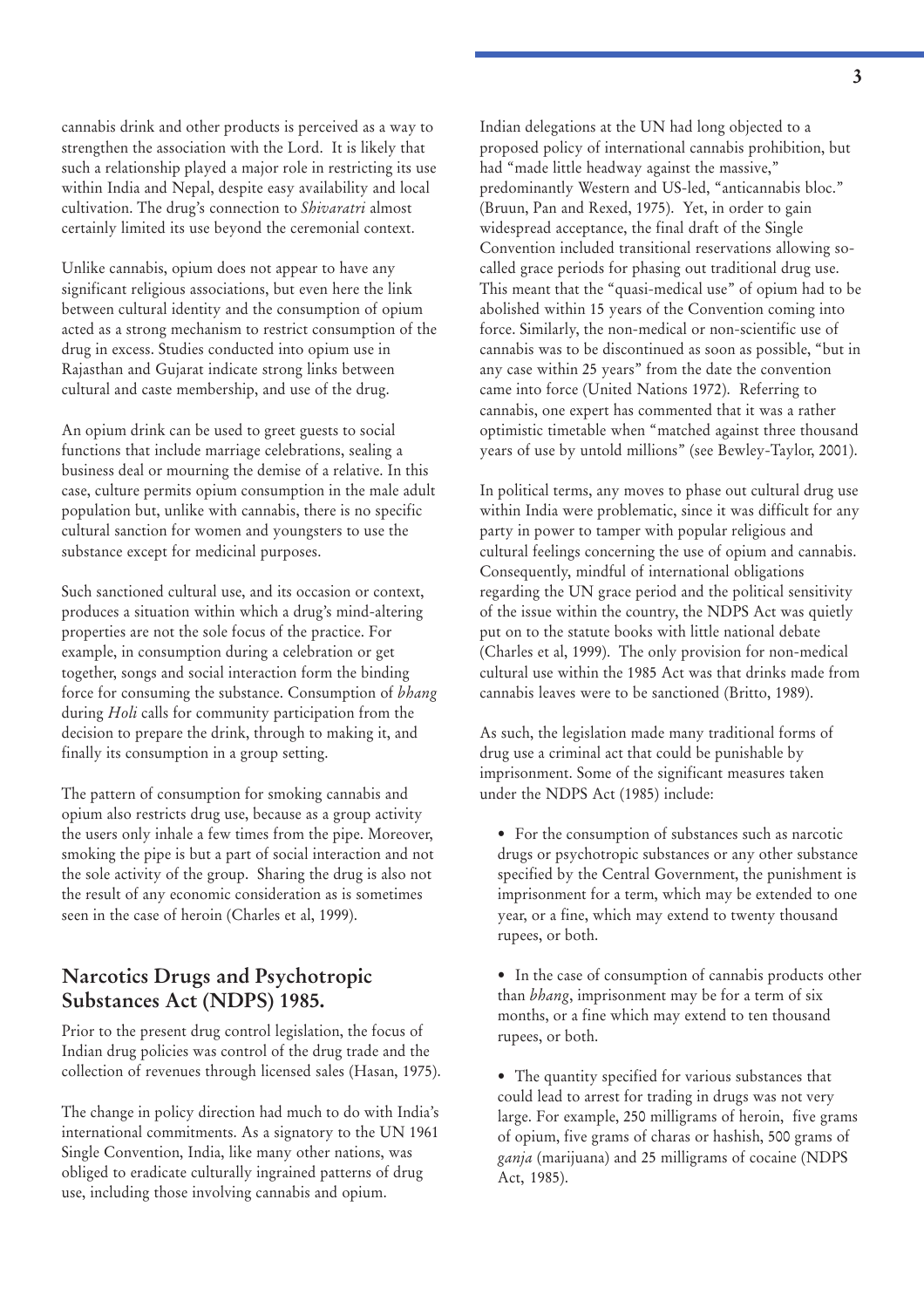**4**

Evidence suggests that, in largely ignoring the sociocultural context of traditional drug use, the NDPS Act led to a significant increase in the arrests of low-level drug users. Arrests under the Act in 2001 totalled 16,315, of which around 76 per cent (12,400) were prosecuted and 28 per cent (4,568) convicted. A study undertaken in the same year in Tihar jail provides an insight into the make-up of such figures. Interviews with 1,910 individuals arrested under the NDPS Act (1985) indicated that around 325 (17 per cent) were arrested under Section 27 (Seethi, 2001). This refers to the possession of small quantities of drugs meant for personal consumption. While the law has provision for such arrestees to seek treatment instead of serving a sentence, the provision is rarely utilised (Annuradha, 1999).

Research also shows that many of those arrested on drug charges spent years in jail before their cases came up for hearing (Annuradha, 2001; Charles et al, 1999). This was a result of the notoriously slow pace of the Indian judicial system. In some instances, it has meant that those caught with small quantities of drugs were eventually acquitted after spending years behind bars. Beyond concerns about the obvious injustice of such cases, prolonged prison time for low level drug offenders also raises the issue of recruitment by criminal groups. A recent study on organised crime in Mumbai suggests that prisons in India, as in many other parts of the world, are ideal places for orienting vulnerable individuals into the world of crime (Charles et al, 2002).

#### **Changes in patterns of drug use**

The convergence of a number of important structural changes, at both national and international levels, around the time of the NDPS Act (1985), impacted on longstanding patterns of drug use within India.

Research suggests that tourism has contributed to a diversification of drug use patterns. In the mid and late 1970s, exposure to other cultures in both Nepal (Fisher, 1975) and India produced new forms of drug taking behaviour. Since the early 1980s, most major Indian cities have been introduced to new "foreign" drugs such as heroin. The interaction of young Indians with tourists has also facilitated an alteration in the relationships they later form with those drugs traditionally consumed (Charles et al, 1999, Charles, 2001). This is seen in all parts of the country, although the process is more gradual in rural areas.

Such a rural-urban split can be explained by the impact of urbanization upon traditional patterns of drug use and management. Put simply, urban communities do not tend to adhere to traditions to the same degree as those in rural areas. Furthermore, the relatively easy availability of a

"foreign" drug like heroin, in comparison to opium, within the urban setting contributed to a shift in the drug of choice. As such, data from 16,942 drug users as part of the Drug Abuse Monitoring System reveal that, other than alcohol, there is significant variation in drug use patterns between urban and rural areas. With regard to heroin, for example, 14.9 per cent of users were from urban areas with nearly half that figure (7.9 per cent) being from rural areas (Siddiqui, 2002). The shift to heroin is also more likely to take place in urban settings that fall along the illicit heroin trafficking routes from South West and South East Asia.

Indeed, the illicit drug trade has a significant, although complex, impact on drug use patterns within many parts of India. Shifts from opium to heroin use can be seen to depend on a number of inter-related factors. These include proximity to areas of illegal cultivation and processing, traditional regional drug use patterns and geographic accessibility. For example, there is illicit poppy cultivation in the North Eastern state of Arunachal Pradesh. Nonetheless, in a state with a history of cultural opium use and, due to the densely forested nature of the terrain, limited connectivity with the surrounding areas, drug use is limited to opium (Narcotics Control Bureau Report, 2001). In other parts of North East India (especially Manipur, Nagaland and Mizoram), circumstances are different, however. The combination of the easy availability of heroin from Myanmar and absence of cultural use of opium in these regions resulted in the emergence of heroin use. In the states of Madhya Pradesh, Rajasthan and Uttar Pradesh there is a history of cultural opium use with the demand long supplied by diversion from licit cultivation. A study in Rajasthan in 1989 indicated that drug use was largely limited to opium and cannabis. Nonetheless, recent research shows that in the mid-1990s there was a shift from traditional drugs to heroin. It is significant that this change took place at a time when there was an increase in the illicit heroin traffic to India from Afghanistan via Pakistan (Charles, 2004).

Evidence suggests that the new legislation exacerbated the problems arising from such structural changes. For example, far from reaching its goal of eradicating drug use, enforcement of the NDPS Act (1985) appears to have inadvertently facilitated a shift to harder forms of drugs and riskier modes of consumption.

The impact of the legislative changes was initially felt in urban areas in the 1990s, especially the major cities (Charles M, Nair K.S., et. al, 1999). As a result of the factors discussed above, hard drugs seem to have found a niche in many cities. An official study showed that of those drug users seeking treatment, significant numbers were using heroin, opium and the narcotic analgesic, propoxyphene (Siddiqui, 2002).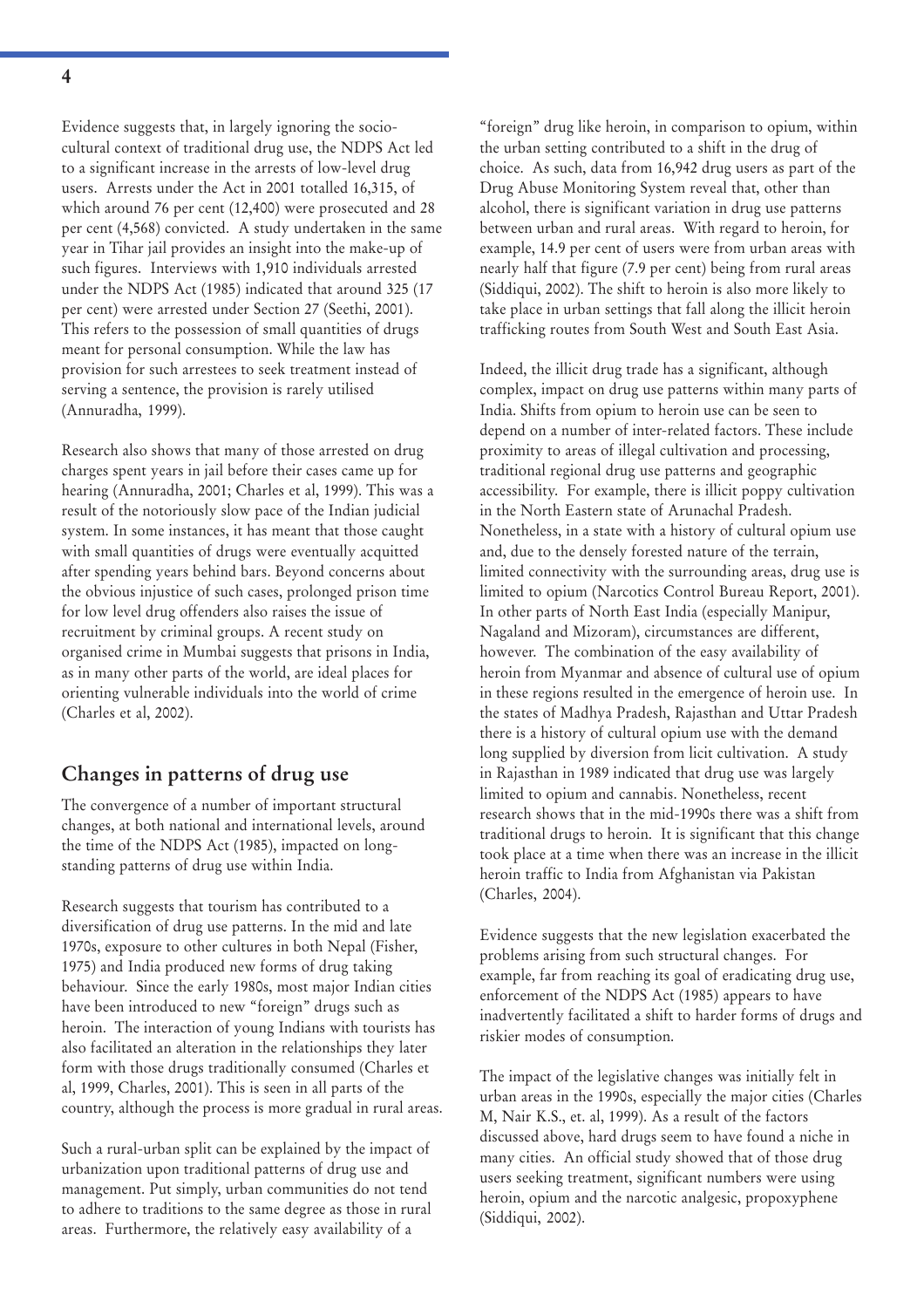Another study among opiate users in fourteen sites across India indicated the primary substance of abuse was heroin followed by buprenorphine, a synthetic opiate. From the total sample of 4,648 drug users, around 43 per cent had injected drugs at some time. In many cases, the drug of choice was buprenorphine followed by heroin and propoxyphene. Among the injectors around 51 per cent in Amritsar (in the State of Punjab) were found to have shared needles at some time, with 15 per cent from Hyderabad, New Delhi, Dimapur, Trivandrum and Chennai reporting the same practice. The conditions for widespread transmission of HIV and other infections through drug use are therefore increasingly present in India.

It is possible to see that the shift in patterns of use is not only from traditional drugs to derivative drugs but also to synthetic products as well (Kumar, 2002). A 2004 study on the illicit Indian drug trade indicated that increasing controls over poppy straw used in the preparation of opium drinks is creating a shift towards synthetic opiates (Charles, 2004). This is a dangerous trend considering that the morphine content in poppy straw is very low.

Given the cultural acceptance of cannabis and opium, monitoring of the drug of initiation among users can be a useful process in identifying changing patterns of drug use across the country. For example, the 2002 Ministry of Social Justice and Empowerment Rapid Assessment Study revealed that within the majority of fourteen study sites respondents cited cannabis (40 per cent) followed by alcohol (33 per cent) to be dominant drugs of initiation. However, in Dimapur, a city from North Eastern region, for around 34 per cent of the sample the first drug of abuse was propoxyphene, followed by heroin for 30 per cent (Kumar, 2002).

The profile of drugs users is another area that has undergone significant changes. As mentioned above, traditional users were predominantly from the male adult population (Masihi et al, 1996; Charles et al, 1999). Data collected from fourteen study sites in the Rapid Assessment Study indicate that after legislative measures were put in place to criminalise drug use, the age of initiation to drug use fell. The Study showed the mean age to be nineteen and below, with around 52 per cent of the users in the sample starting to use drugs between the ages of 16 and 20 years (Kumar, 2002).

Socio-cultural mechanisms also traditionally ensured that drug use by women within India was limited. There now appears to be a shift in this pattern. Drug use among women is often hidden with available data being based on random sampling of identified drug users. Nonetheless, data collected from 75 drug users in Mumbai, Delhi and Aizwal indicated the main substances of abuse to be heroin, propoxyphene, alcohol, minor tranquilisers and cough

syrup. Around 40 per cent were injecting drug users with 49.3 per cent of the sample aged between 21 and 30 years old. In Aizwal, a larger proportion of the drug users were between 15 and 20 years old (Murthy, 2002).

The consequences of an erosion of the traditional gender based restrictions on drug use also include negative secondary impacts. Of the seventy-five women within Pratima Murthy's 2002 study, 45.3 per cent derived their main source of income from sex work and drug dealing. In combination with the high incidence of injecting drug use, this reality clearly has serious implications for the management of HIV/AIDS and other blood borne infections.

#### **The 2001 Amendments of NDPS Act (1985) and unaddressed concerns**

The criminalisation of drug use and the increasing rates of arrest for possessing small quantities of drugs led to officials, social scientists, members of the judiciary and others to question the suitability of such harsh legislation.

According to one observer, the Act failed because of delay in trials, a weak bail law that left the poor languishing in prisons, the failure of investigating agencies to follow the procedural requirements of NDPS Act and a poor understanding of the addiction problem (Anuradha, 2001).

As a consequence of such criticisms, including those from the National Addiction Research Centre, a reassessment of the Act in 2001 resulted in amendments relating to the length of imprisonment and the quantity and type of drug seized. This ensured that, where traditional drugs are concerned, only individuals with large quantities of cannabis can be arrested for drug trafficking and face imprisonment.

Further changes in the law in 2002 created two categories that are based on quantity seized. These are defined as small quantities and commercial quantities. For trafficking in commercial quantities, the sentence is imprisonment for more than twenty years and a fine varying between 100,000 and 200,000 Rupees. The categorisation of quantity varies according to the substance seized; for hashish, a small quantity is classified as below 100 grams and commercial quantity as 1 Kilogram and above; for heroin, a small quantity is below 5 grams and commercial quantity above 250 grams.

This is arguably a more realistic figure than the former law that classified those possessing more than a quarter gram as drug traffickers. Nonetheless, despite the efforts made to revise the Act, one contradiction persists. This is that any form of use remains a criminal offence, which can result in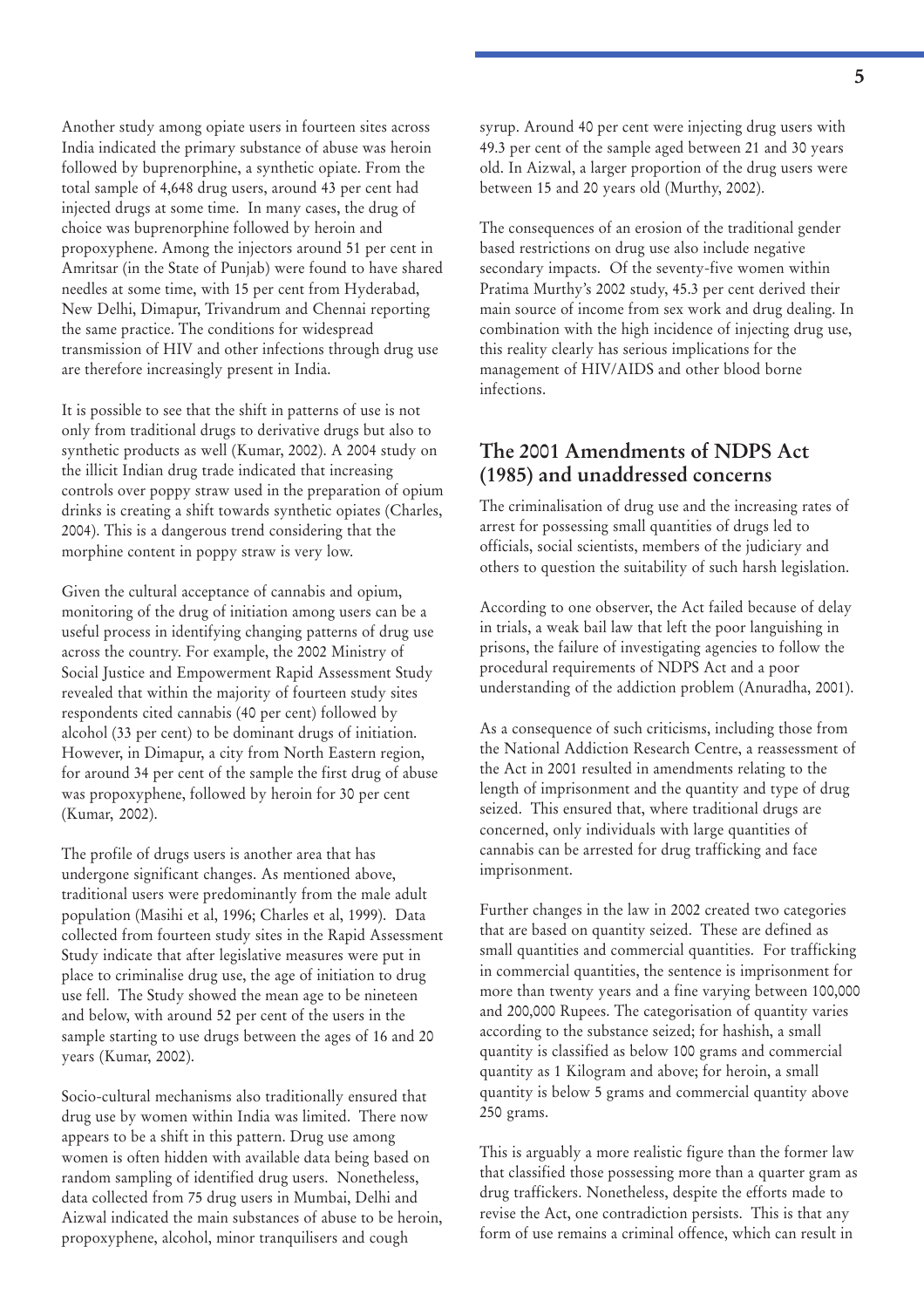imprisonment for a period of six months. Such an offence appears to be unrealistic in a country where the use of cannabis and opium retains widespread cultural acceptance in many states across the country.

The National Drug Policy follows the lines drawn by legislation and the focus has been on demand reduction through prevention and treatment, and supply reduction through enforcement activities. However, there has been a clear emphasis of political support and resource allocation to supply reduction. One example of this relates to one of the 2001 amendments to the act, which created a National Fund for Control of Drug Abuse. This was designed to support the expansion of demand reduction programmes, but has yet to become active (NDPS Act, 2003; Anuradha, 2001).

At present, efforts on the demand side focus on prevention, treatment, rehabilitation and after care services undertaken within institutional and community settings. There are currently 450 centres funded across the country for deaddiction and counselling services. National level Drug Abuse Monitoring Systems have also been established in an effort to understand trends in drug use and its implications for drug abuse management. Most efforts in the area of demand reduction are funded by Ministry of Social Justice and Empowerment and United Nations Office on Drugs and Crime.

#### **Ongoing issues of concern in the area of drug demand control in India.**

As described here, the authorities have clearly made efforts to alter provisions of the NDPS to take more account of the indigenous drug use culture within the country. That said, evidence suggests that Indian drug policy could be made far more effective and appropriate to national realities. This is crucial at a time when overall, "the drug situation is still in a benign stage in India, though moving in dangerous directions" (Charles and Britto, 2002). While cultural norms in rural areas effectively restrict drug use to traditional forms and drug-related HIV is still relatively low within the national context of drug use, current trends suggest increasing levels of problematic non-traditional use and addiction. We suggest that in any assessment of contemporary Indian drug control policies, there are a number of key issues of concern:

• Most prevention efforts within India are, within the international framework laid down by the United Nations, currently based on experiences in predominantly Western countries. As such, they start from a position that considers all forms of drug use criminal and deviant. Thus, this leaves no scope for strengthening cultural mechanisms of use management or integrating them into contemporary legislation. For

example, where institutional care appears unsustainable, practitioners could consider traditional forms of control such as the use of *doda pani* (a drink made from poppy pod) to wean users away from excessive opium or heroin consumption. Research suggests that cultural norms in India are far more efficient means of drug control, and have fewer negative side-effects than legislation inspired by global norms (Charles & Britto 2002).

- Limited government funding means that the treatment of drug abuse is not widely available.
- Centres tend to provide services on a fee paying basis and the marginalised street level drug user consequently has limited options. In the city of Mumbai, for example, there are no treatment centres that cater to street level users with complications. Furthermore, the government hospital catering to the general population dislikes dealing with drug users because they are considered to be 'difficult' patients. Treatment for drug addiction is consequently not widely available and this sometimes results in users dying without receiving any care (Charles, et al, 1999).
- There is a systematic reduction of government grants to drug treatment centres and the remuneration for the services of professionals is so minimal there are few takers. Under such conditions, there appears to be limited scope for an appropriate approach to care.

• Attempts at cost management by users, in combination with the deteriorating quality of street drugs, have produced more risky forms of use; that is to say, injecting behaviour. This has serious consequences for public health in some parts of India. A recent study found that the purity of heroin sold on the street varies from 3 per cent to 12 per cent. The Narcotics Drugs Control Board of India places the purity of street level heroin at 5 per cent (Charles, 2004). In the northeastern part of the country it seems that a shift to injecting drug use is also a result of time management issues. The behaviour of a drug user in these areas of political instability is more dangerous than in other parts of the country.

• The approach of the Indian government is law enforcement led, with limited resources provided for treatment. This is unfortunate, since studies in other cultural settings show that efforts dominated by the law enforcement are not particularly effective. A high rate of drug incarceration as a strategy to control drug use has at best a marginal impact and does not lead to a significant undermining of the drug market (Bewley-Taylor et al. 2005). Indeed, experience from around the world reveals the cost effectiveness of appropriate treatment and harm reduction programmes and interventions.